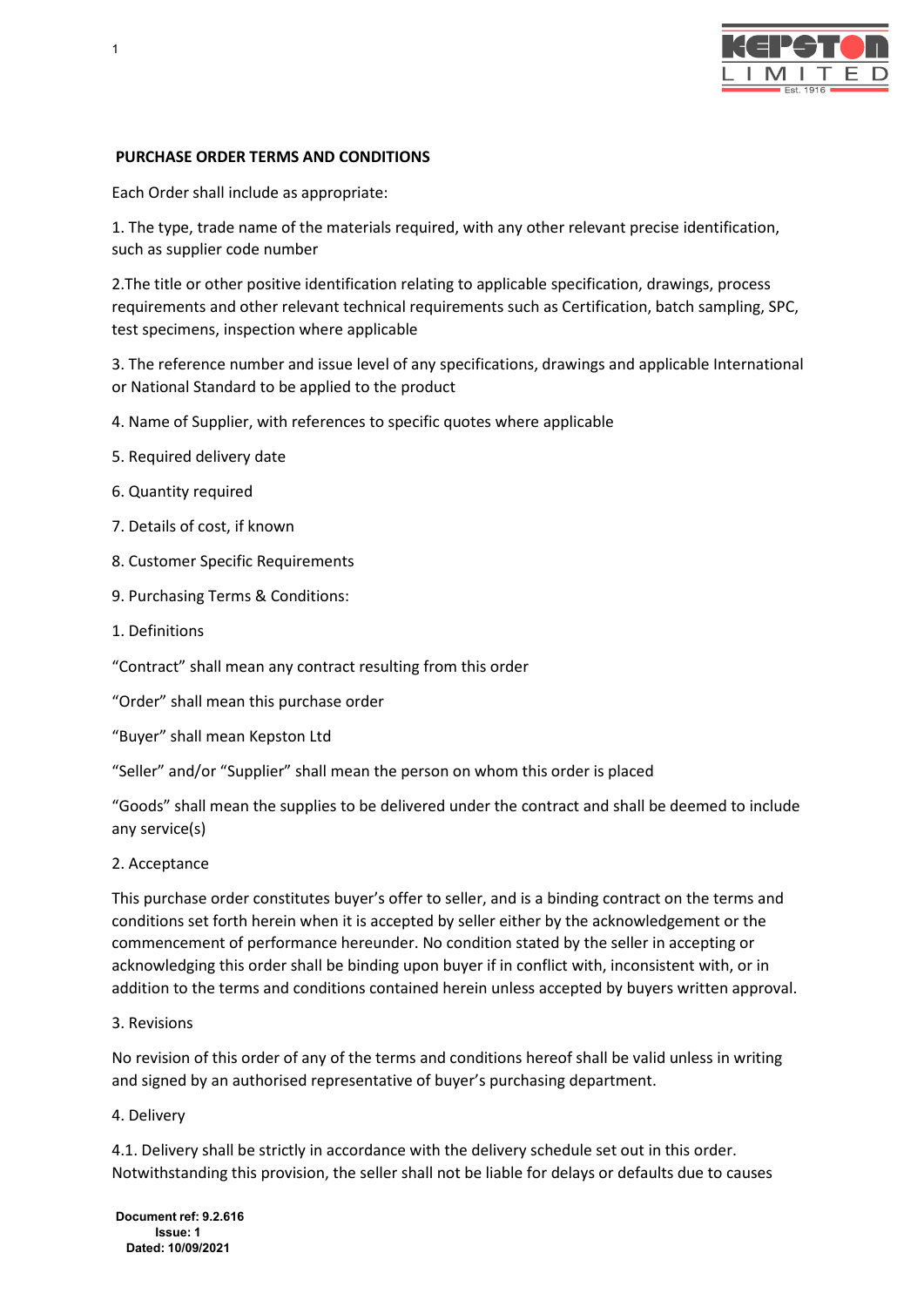beyond its control and without its fault or negligence, provided however, that if the seller has reason to believe that deliveries will not be made as required, due to such cases, written notice setting forth the cause of any anticipated delays shall be given immediately to buyer.

4.2. The supplier shall complete and deliver the goods at the time or times specified in the order and in this respect time shall be of the essence.

4.3The buyer may at any time or times by notice in writing to the seller postpone the date(s) of delivery of any goods without thereby incurring any liability and the seller shall deliver such goods on the revised date(s) so notified and shall not make any claim for adjustment in price

or otherwise in respect of any such postponement unless otherwise agreed in writing by the buyer.

# 5. Deliveries Made

5.1 If the supplier delivers quantities in excess of the quantity due the purchaser shall have the right to accept or reject the quantity in excess of that due.

5.2 The buyer shall not be obliged to accept delivery of any goods prior to the delivery date and if the seller shall do so:

a) the buyer shall be entitled to charge storage to the supplier and

b) the date for payment shall be calculated according to the due delivery date

# 6. Termination

Failure to comply with the specification, terms and conditions of this order, or to deliver material in accordance with sellers promise shall be grounds for cancellation without penalty to buyer. 44333`

### 7. Acceptance and Rejection

All articles will be subject to final inspection and acceptance by the buyer within a reasonable time after receipt at the designated destination, irrespective of prior payment. The buyer may reject any article which contains defective material or workmanship or does not conform to specifications, samples or warranties. Any article so rejected may be returned to seller at seller's risk and expense, and at full invoice price plus applicable transportation charges both ways. No defective article or material shall be replaced unless requested by the buyer.

7.1 Certificate of Conformance (Required for Goods Intended for Aircraft Applications and for Goods where required on the Relevant Drawing or requested by Customer)

The certificate of conformance is a quality record that shall include the Buyer's part number, purchase order number, quantity shipped, date shipped, manufacturer's part number, manufacturer's date code (see below), original material certification, and details of certified quality system. It should be signed to indicate compliance with the requirements of this document. These are to be either (i) submitted with parts delivered to the Buyer, or (ii) held on behalf of the Buyer for a minimum period of 15-years or as explicitly stated on the purchase order.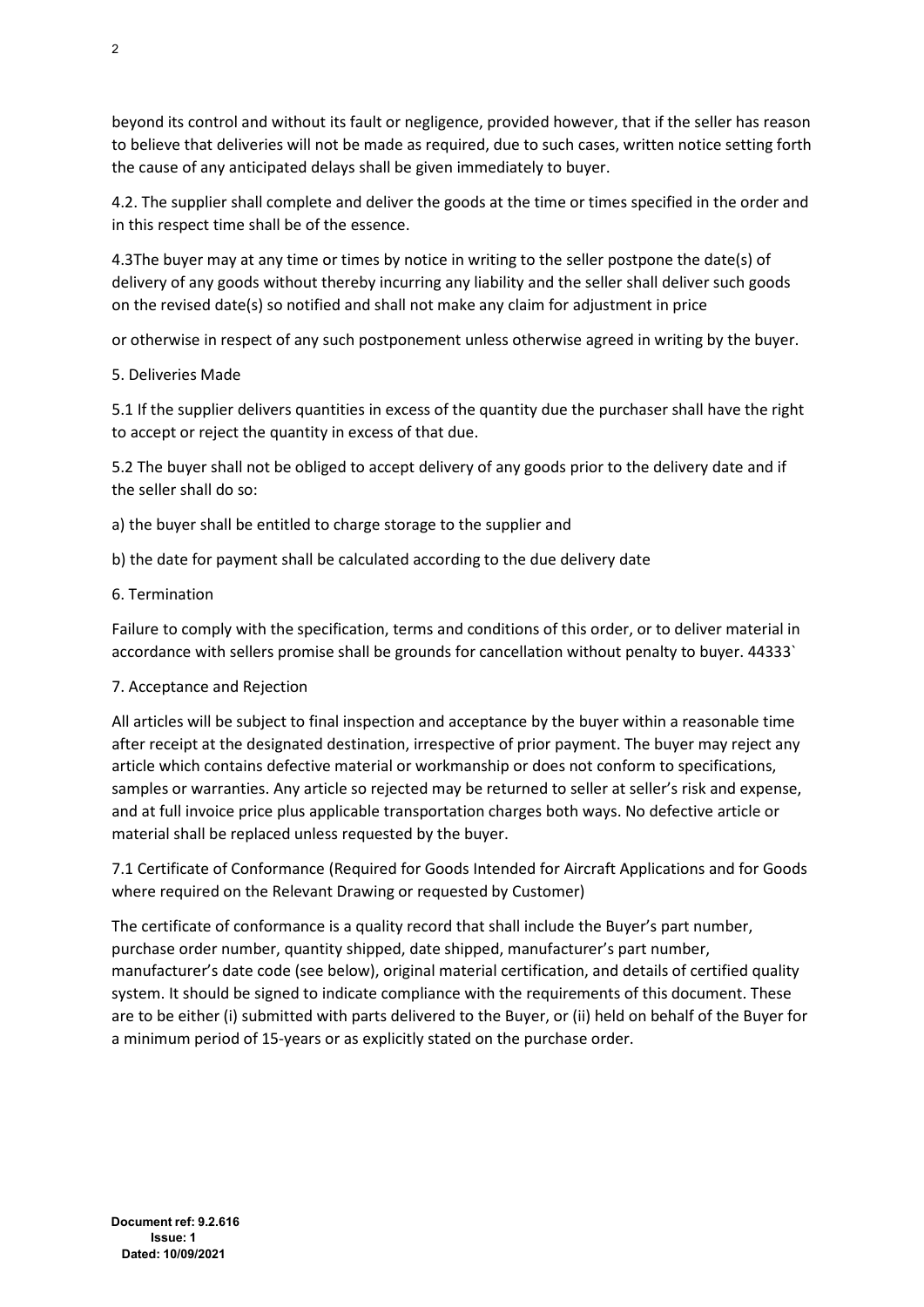7.2. Date Code/Lot Number Control (Required for Goods Intended for Aircraft Applications and for Goods Where Required on the Relevant Drawing or requested by Customer)

Deliveries of parts/components with multiple date codes or multiple lot numbers must be segregated such that each part/component is identifiable by its date code or lot number. The paperwork must also reflect if multiple date codes or lot numbers have been delivered with the associated quantity.

7.3. First Article Inspection (Required for Goods Intended for Aircraft Applications and for Goods Where Required on the Relevant Drawing or requested by Customer)

The buyer requires that when requested all first deliveries of parts to include a full first article inspection report be filled out by the manufacturer. The sample, on which the FAI was performed, shall be clearly marked, both on the sample and the FAI report. Where the drawing has been updated and there is a change in the form, fit or function of the part, then an FAI must be submitted for the change/update only.

The FAI should confirm that all processes, materials and dimensions are met. In the case of raw material or process i.e. paint, chromate, proof of acceptability shall be made available either through records or attached certificates. Drawing notes should be referenced and their acceptance confirmed.

Any discrepancies detected by the manufacturer during the FAI shall be notified to the Buyer's and a deviation should be sought in advance of any parts being shipped to the Buyer. Under no circumstances shall a nonconforming part be sent to the Buyer without a written approved deviation from the Buyer. Failure to comply with the above requirements will result in the Buyer rejecting the product.

# 7.4. Record Retention

In addition to contractual requirements the supplier shall retain verifiable objective evidence of inspection and tests performed. Quality records shall be made available for evaluation for a contractually agreed upon period. Unless otherwise specified, this period shall be the life of the aircraft.

### 7.5. Notification of Non-Conforming Product

The supplier to notify the organisation of changes in product and/or process definition and, where required, obtain organisation approval

### 7.6. Right of Access by the Buyer, Their Customer and Regulatory Authorities

In accordance with contractual agreements, right of access by the buyer, their customer, and regulatory authorities shall be afforded to all facilities involved in the order and to all applicable records,

### 7.7. Key Characteristics

Where Identified within the specification, drawing and/or purchase order the supplier shall flow down to sub-tier suppliers the applicable requirements in the purchasing documents, including key characteristics where required.